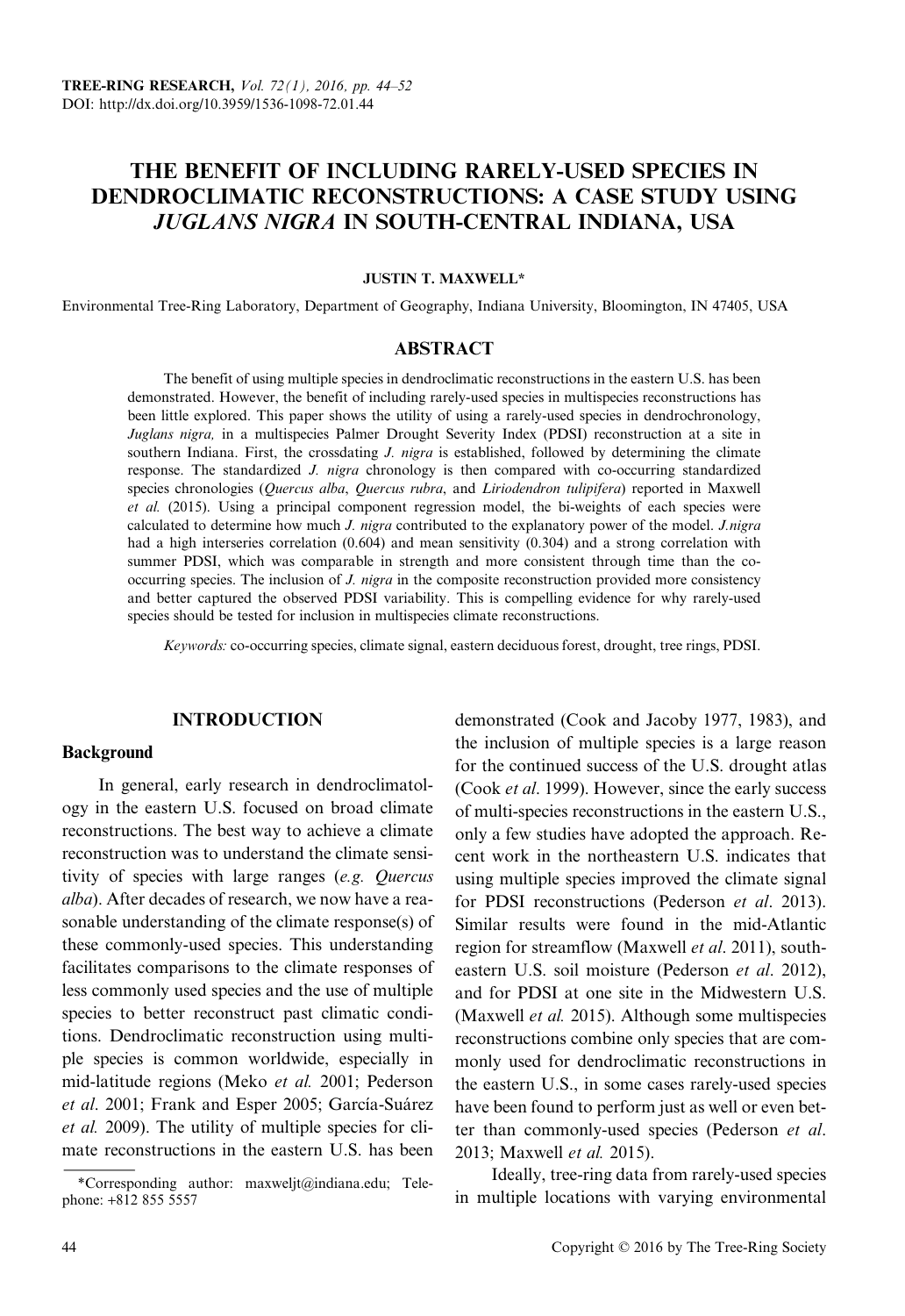site conditions (e.g. slope, soil, species composition) would be compared with multiple sites of more commonly-used species to examine the potential of a new species to reconstruct climate. Such a method effectively represents the range of variability of the climate responses for both the new and the common species. For example, using multiple chronologies for each species, Pederson et al. (2013) found that Liriodendron tulipifera (a rarely used species) in the northeastern U.S. outperformed Q. alba and was comparable to Tsuga canadensis (both commonly-used species) in its growth response to soil moisture variability. However, intra-site or co-occurring comparisons of different species' responses also provide useful information on the climate sensitivity of different species (Cook and Pederson 2011; Maxwell et al. 2015).

The objective of this study is to examine the climate response of Juglans nigra (black walnut) growth and to determine the utility of this species in dendroclimatic reconstructions. This objective is accomplished by (1) establishing the climategrowth relationship of J. nigra, specifically the soil moisture response, at one site in southern Indiana, (2) comparing the response with both commonly-used and other rarely-used co-occurring species, and (3) determining how the inclusion of J. nigra influences a multispecies climate reconstruction. J. nigra is a wide-ranging species (Little 1971; Landt and Phares 1973) with the potential to be sampled at multiple sites. However, J. nigra grows best in deep well-drained soils that are fertile and moist (Brinkman 1965), limiting the number of sites that contain a large number of individuals. Further, the difficulty of finding multiple old-growth (*i.e.*  $> 200$  years) stands may be exacerbated by the high value of the wood to the furniture industry as veneer or wood paneling (Williams 1990). For this study, radial growth and climate responses between *J. nigra* and co-occurring species from a stand in Pioneer Mother Memorial Forest in southern Indiana are compared.

### **METHODS**

#### Study Site

Pioneer Mothers Memorial Forest (38.54°N,  $86.45^{\circ}$ W) is a research natural area in southern Indiana located in the Hoosier National Forest. The forest encompasses 36 ha of protected oldgrowth mixed hardwoods with an additional 66-ha buffer where forest management is prohibited (USDA 2013). Karst landscapes dominate southern Indiana because the region remained unglaciated during the last glacial maximum. Pioneer Mothers Memorial Forest is located within the Crawford Escarpment and has loam and siltloam soils formed from overlying sandstone in the area. The topography is typical of a karst landscape with rolling hills but with relatively abrupt changes where sinkholes are present.

The species composition is common for a central hardwood forest, with canopy dominant species including: Quercus alba L. (white oak), Quercus rubra L. (red oak), Fraxinus americana L. (white ash), Liriodendron tulipifera L. (yellow poplar), Juglans nigra L. (black walnut), Fagus grandifolia Ehrh. (American beech), and Acer saccharum Marshall (sugar maple). Other less common canopy dominant trees include: Nyssa sylvatica Marshall (black gum) and Celtis occidentalis L. (hackberry). Understory vegetation includes Sassafras albidum (Nutt.) Nees (sassafras), Cornus florida L. (flowering dogwood), Cercis canadensis L. (redbud), Asimina triloba (L.) Dunal (pawpaw), and Carpinus caroliniana Walter (hornbeam).

#### Sample Collection and Preparation

Standard dendroclimatological methods were employed for sample collection and preparation (Stokes and Smiley 1968; Speer 2010). Eleven canopy dominant J. nigra trees with no visible signs of anthropogenic influence  $(i.e.$  axe marks or cut branches) were sampled. Two cores per tree were extracted using a 5.15-mm-diameter increment borer at approximately 1.3 meters from the ground. Tree cores were air dried, mounted for stability, and sanded with progressively finer sandpaper until rings and cell structure were clearly visible. The samples were visually crossdated using the list method (Yamaguchi 1991). Tree-ring measurement was conducted using a Velmex measuring stage and the program MeasureJ2X (Voorhess 2000). Confirmation of visual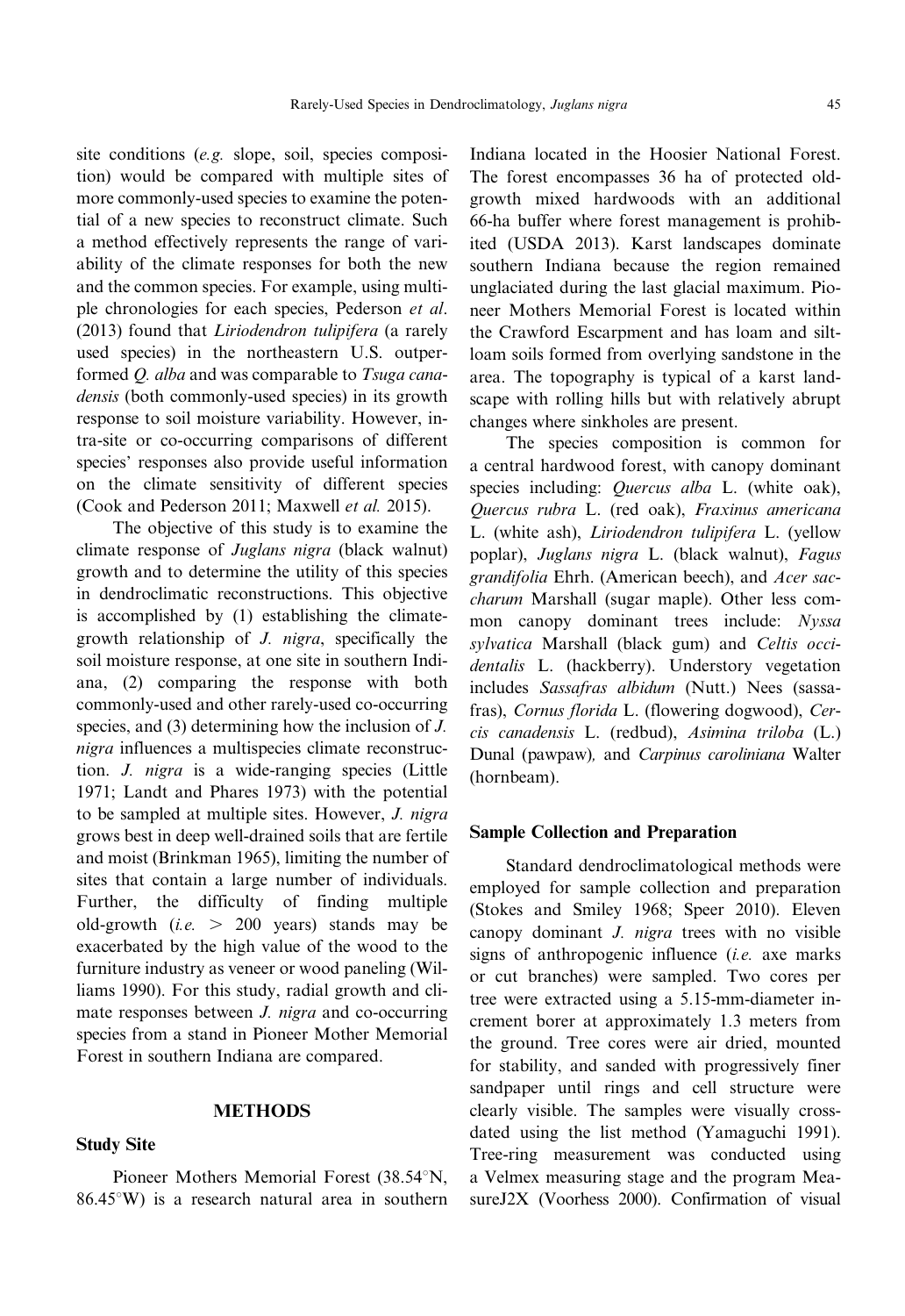crossdating was made using the program COFE-CHA (Holmes 1983). The program ARSTAN (Cook 1985) was used to standardize the samples to remove both the biological growth trend and to remove variability not associated with the climate signal. A two-thirds spline, a 50% frequency response cutoff that was equal to two-thirds of the length the series (Cook and Peters 1981), was used to interactively remove from each series the noise associated with forest dynamics. Following Wigley et al. (1984), a cutoff of 0.85 for the expressed population signal (EPS) determined the earliest date at which the sample depth was robust enough to reconstruct climate.

### Climate Data and Analysis

To determine the growth response of J. nigra to soil moisture variability, and to compare it to other co-occurring species, monthly temperature, precipitation, and Palmer Drought Severity Index (PDSI; Palmer 1965) were gathered for the Indiana Climate Division 8 from 1895–2012 CE from the National Climatic Data Center. To calculate correlations between the climate variables and radial growth, the program Dendro-CLIM2002 (Biondi and Waikul 2004) was used. The program calculates 1000 random bootstrapped timeseries to generate correlations and reports significance at 95% confidence level. DendroCLIM2002 was also used to calculate moving correlations to examine changes in the relationship between climate and growth through time. Because of previous growing season conditions' ability to influence current-year tree growth (Fritts 1976), the previous growing season March to current growing season December was used for the analysis. To examine the stability in the relationship between the highest correlated climate variable (PDSI) and growth, a moving correlation was used with a moving window of 44 years, double the number of climate variables (Biondi and Waikul 2004). Each 44-year period was based on the last year of the window, and thus the first window correlation was based on 1895– 1938 and was reported for 1938, giving a reporting period of 1938–2012.

### Climate Reconstructions

The methods laid out by Maxwell *et al.* (2015) were followed insofar as to compare JJA PDSI reconstructions derived from the three species reported in that study with a newly developed J. nigra reconstruction. Each species-based PDSI reconstruction is derived from a regression model between PDSI (independent) and radial growth (dependent) calibrated on the common period of 1895–2012 and verified using a split-sample calibration and verification method. The instrumental PDSI record was divided in half and a regression model between PDSI and growth was calibrated on the early portion (1895–1953) and the predicted values for the later period were verified using the observed data for the same period, which were not used to calibrate the model. The same process was repeated using the later portion as calibration and verifying on the earlier portion. Verification statistics included Pearson correlation coefficients (i.e. r-values) between the predicted and observed series, the reduction of error statistic (RE, Fritts 1976) and the coefficient-of-efficiency statistic (CE, Nash and Sutcliffe 1971). All reconstructions were calculated using the "Arstan" standardized chronology from the program ARSTAN.

To evaluate how the inclusion of *J. nigra* influenced a composite model that was reported in Maxwell et al. (2015), a nested PC-regression model (Meko 1997) was used. The ring-width indices (Arstan) for all four species (Q. alba, Q. rubra, L. tulipfera, and J. nigra) for the current year  $(t)$ and the following year  $(t+1)$  were used. The current year soil moisture can influence the tree growth both during the current and the following year because of energy and resources gained in the current year (Fritts 1976). A total of eight predictors were entered into the model (the current year and  $t+1$ for each species). Only the predictors that had a significant ( $p \leq 0.05$ ) correlation with PDSI were retained for the model and reduced to principal components (PCs) using a rotated (varimax) principal component analysis (Richman 1986). To determine the number of PCs to retain, the eigenvalue greater than one rule was used (Guttman 1954; Kaiser 1960). Multiple reconstruction nests were created based on the common period of the species (Meko 1997). The process involves iterative PC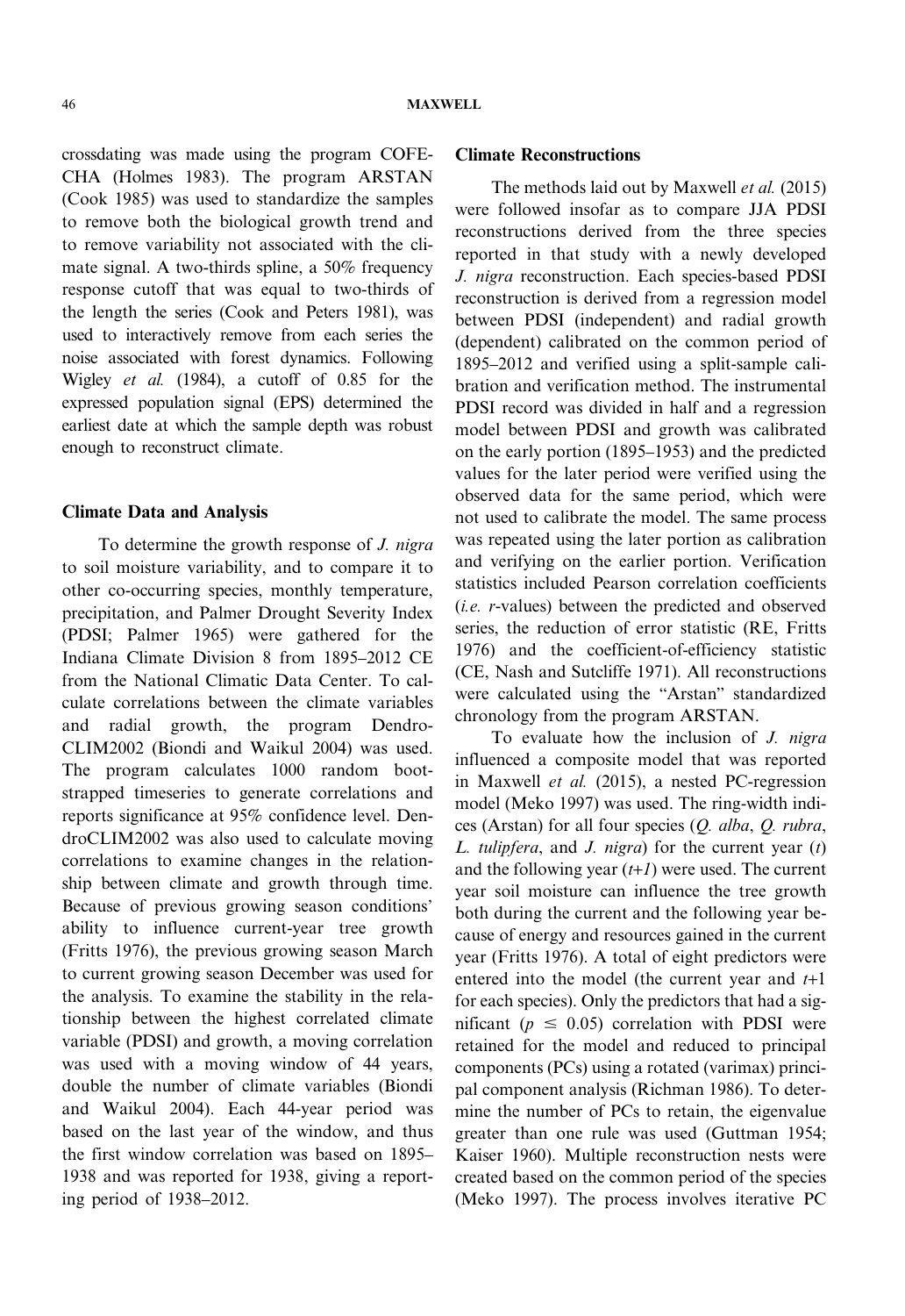| <b>Species</b> | Number of years                                  | Missing rings | Interseries correlation | Average mean sensitivity | EPS cutoff year |
|----------------|--------------------------------------------------|---------------|-------------------------|--------------------------|-----------------|
| J. nigra       | 233                                              |               | 0.604                   | 0.304                    | 1806            |
|                | Species reported in Maxwell <i>et al.</i> (2015) |               |                         |                          |                 |
| O. rubra       | 152                                              |               | 0.590                   | 0.196                    | 1920            |
| O. alba        | 195                                              | $1*$          | 0.577                   | 0.238                    | 1870            |
| L. tulipifera  | 296                                              |               | 0.595                   | 0.324                    | 1820            |

Table 1. Chronology statistics of Juglans nigra and species used for comparison.

\*Missing ring was associated with broken core and not climate/growth related.

regressions using the common period of the predictors. In each iteration, the youngest predictor is removed and a new nested reconstruction is calculated from the remaining predictors. The start of each nest length is determined by the earliest year at which all species have an acceptable EPS value and is reconstructed up until the previous nest. For example, the common period for all four species was 1920–2012 and the first reconstruction nest was calculated for this period. The youngest species was removed (in this case Q. rubra) and the next nest reconstruction was computed from the year when all remaining species had appropriate EPS values (in this case 1870) forward to the beginning of the first nest (1919). This process was repeated until only the oldest species remained, at which point the actual standardized tree-ring widths were used instead of PCs as the predictor. The standard deviation and mean of each nest was adjusted to the observed period and the nests were spliced together to create the final reconstruction. For each nest, the same split calibration and verification process as for the speciesderived PDSI reconstruction were used (i.e. rvalues, RE and CE).

#### Species Contributions to Climate Reconstruction

To compare how much *J. nigra* contributed to the final PDSI reconstruction in relation to the other species, the relative explained variance was calculated for each species following Frank and Esper (2005) and Pederson et al. (2013). The absolute standard regression coefficients (beta weights values), which represent the principal component regression analysis predictor loadings, were taken for each species chronology. For species chronologies with significant predictors in years t and  $t + 1$ , the beta weights were summed. The percentage of each absolute summed beta weights was then calculated for each species chronology from the overall absolute beta weight sum.

### RESULTS AND DISCUSSION

#### J. nigra Chronology Statistics

The eleven *J. nigra* trees and the associated 22 cores retained in the final chronology had an interseries correlation of 0.604 and a mean sensitivity of 0.304. The standardized  $J.$  nigra chronology had sufficient sample depth (determined by the EPS value  $> 0.85$ ) back to 1806, which is older than the co-occurring species reported in Maxwell *et al.* (2015). J. nigra has the highest interseries correlation and the second highest mean sensitivity (Table 1) compared to co-occurring species. Additionally, no missing rings were present because of the initial flush of spring growth that results in the semi-ring porosity of the wood in J. nigra (Figure 1). These characteristics make J. nigra a strong candidate for use in dendroclimatology, suggesting that *J. nigra* individuals have a common climate response, easily distinguishable rings, and a high sensitivity to environmental changes.

### Climate Signal of J. nigra

The climate response for *J. nigra* is dom inated by summer (JJA) conditions, with currentyear precipitation, temperature and PDSI being

Figure 1. Example of semi-ring porous annual growth rings for J. nigra. Bark end is on the left and the inner portion of tree on the right.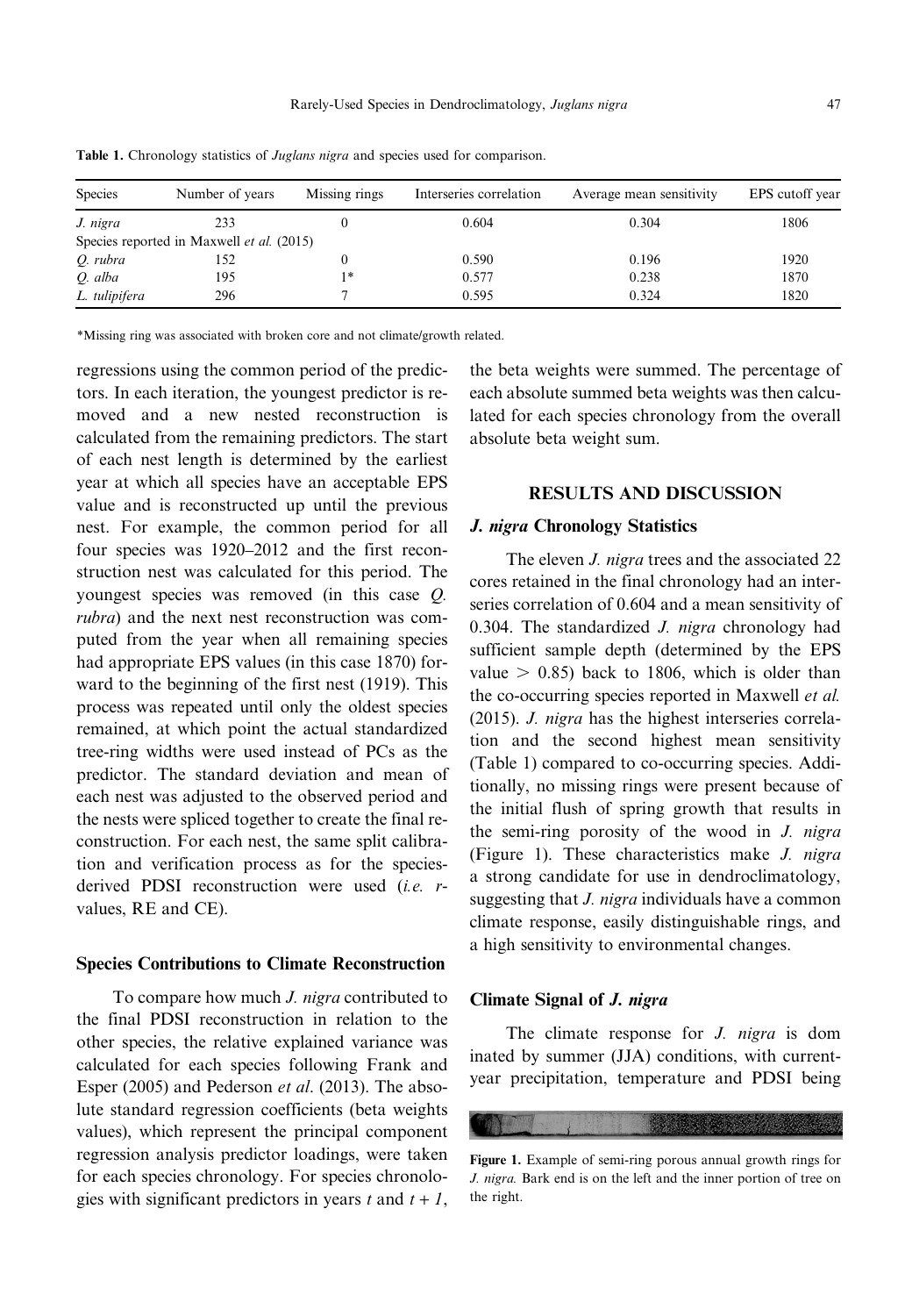A. 0.50  $0.25$ Correlation  $0.00$  $-0.25$  $-0.50$ THE<br>TEPL<br>Mar<br>May T 그들 등 등 등 등<br>기술 등 등 등 등<br>기술 등 등 등 T VON ġ ie. ġ DEC. in. **Monthly Variable** В.  $0.50$  $0.25$ Correlation  $0.00$  $-0.25$  $-0.50$ AUGP JUL P Sep P. OCT P Jan P<br>Feb P Mar P HNDI SEP P. NOV P Apr P<br>Vlay P Jun P Oct P<br>Nov P<br>Dec P  $\overline{\phantom{a}}$ lugP. βď Ξ **Monthly Variable** C. 0.50  $0.25$ Correlation  $0.00$  $-0.25$  $-0.50$ ०००००००००००००००००००००००<br>६ ड्रेड्स पुक्के पुट्टेक्ष बरी बुद्ध बुद्ध बुद्ध बुद्ध बुद्ध बुद्ध बुद्ध बुद्ध बुद्ध<br>०००००००००००००००००००००००००००० AAR<br>APR **Monthly Variable** 

Figure 2. Climate response of  $J$ . *nigra* for monthly  $(A)$ temperature, (B) precipitation, and (C) PDSI. Black columns represent significant ( $p < 0.05$ ) relationships.

significantly correlated with growth (Figure 2). However, summer PDSI had the strongest association with J. nigra growth. Previous summer conditions were also important for growth, with previousyear precipitation and temperature being significantly related to growth (Figure 2). The strongest signal (summer PDSI) is stable through time when examining the moving windows in DendroCLIM2002 (Figure 3A). This finding was somewhat surprising because Maxwell et al. (2015) found that other co-occurring species had varying degrees of fading in the PDSI signal through time (Figure 3B, C, and D). The strength and the stability of the climate signal gives J. nigra great potential value in dendroclimatic studies. The total hours of sunshine parameter was also examined because Stahle et al. (1991) found that it was a strong predictor of growth in the central US. However for all species in this site, the signal was relatively weak and thus was not included in the analysis.

### Comparison of Composite Chronologies

The composite chronology that included J. nigra explained 46 percent of the variance in summer PDSI for Indiana climate division 8 (Table 2), an increase from the 40 percent reported in Maxwell *et al.* (2015). Further, the composite chronology including J. nigra spans from 1806–2013, expanding the previous chronology by 14 years because of the high interseries correlation and sample depth of J. nigra at the turn of the 19th Century. Although this is a marginal increase in length, it is conceptual evidence of the potential value of including J. nigra in the composite PDSI reconstruction. The difference between the chronologies with and without *J. nigra* is larger in the earlier portion where J. nigra provides better sample replication and thus a more accurate reconstruction of PDSI (Figure 4). When sampling small forest stands (such as the one at Pioneer Mothers) with limited older trees  $( $40$  in$ dividuals for each species), which are common in the Midwestern US, it is important to be able to increase sample depth back in time. In this paper, the more traditionally used species (both Qurecus species) lacked sample depth back through time. Although the oldest trees at the site were  $L$ . tulipifera, the number of available trees to sample was limited with a sample depth of less than 15 samples pre-1860 (Maxwell et al. 2015). Thus, the addition of  $J.$  nigra, which has an additional 16 samples that go beyond 1860, is providing much needed sample depth and more accurately representing soil moisture during this period.

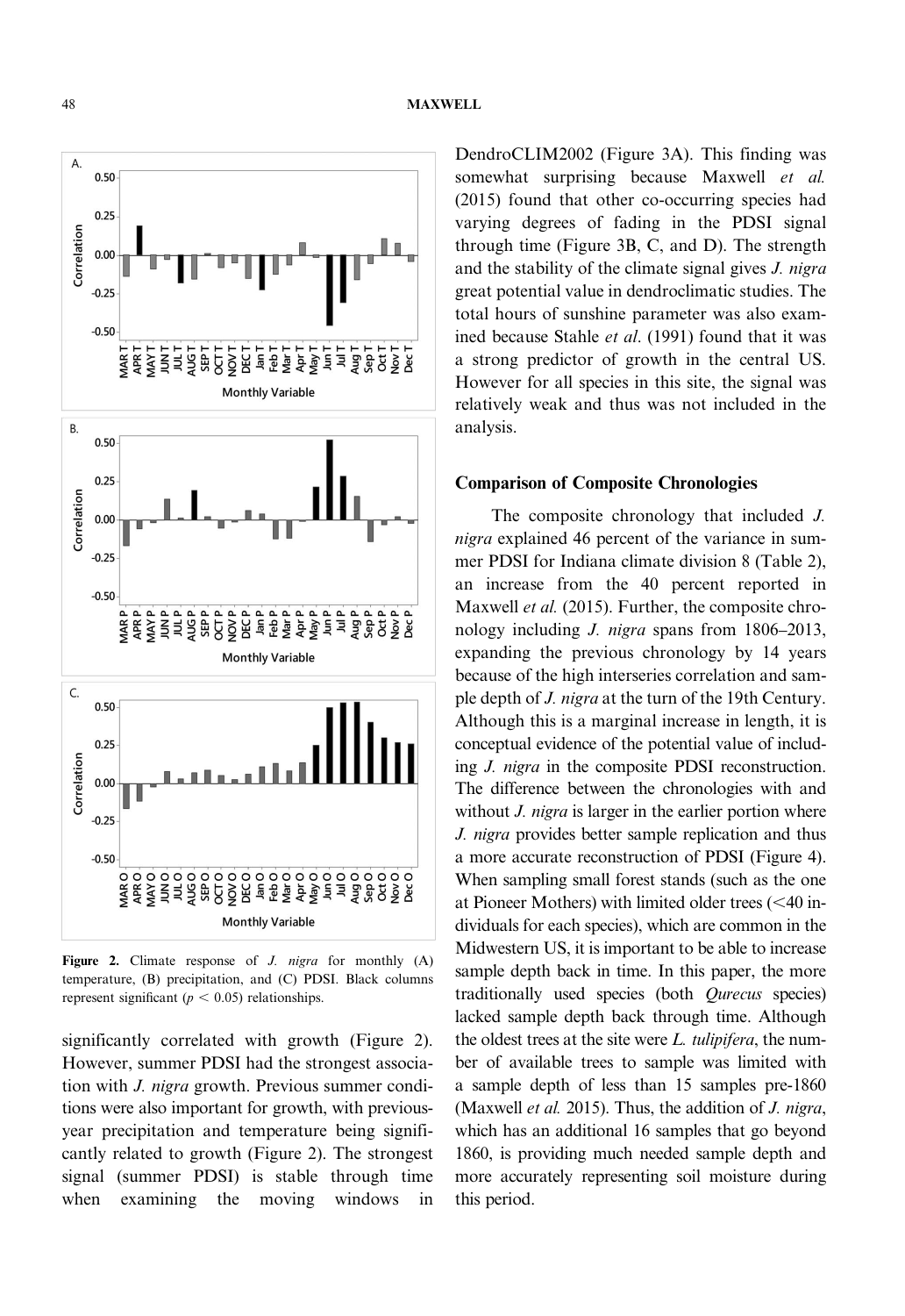

Figure 3. Moving interval correlation analysis between monthly PDSI and radial growth for (A) *J. nigra*, and the species reported in Maxwell et al. (2015), (B) L. tulipifera, (C) Q. alba, and (D) Q. rubra from March of the previous (in all upper-case letters) growing season to December of the current year during the period 1895–2010. The x-axis represents the final years of each lagged 44-year interval. All colored values except green represent correlation coefficients that are statistically significant ( $p < 0.05$ , see legend). Insignificant values are shaded green.

The moving correlation of the composite chronology with J. nigra shows a significant and stable relationship between PDSI and tree growth through time (Figure 5A). Although there is a weakening of the signal in the more recent windows, the relationship remains significant. Compared to the composite chronology without J. nigra, the chronology with J. nigra is generally more correlated with PDSI through most of the current-year growing season (Figure 5B). It should be noted that because of the fading strength of the correlation, the last two nests (nests beginning in 1820 and 1806) had CE values that were barely positive (0.02 and 0.01; Table 2) and indicate that the model is close to failing validation tests even when just examining *J. nigra*, which is the 1806 nest. It is not currently known if this fading signal is only present at Pioneer Mothers or if it is a coherent regional phenomenon. Updates to existing treering chronologies and creation of new chronologies in the Midwest are needed to examine if the fading signal is site-specific or occurring more broadly. Although these validation statistics are concerning, it appears that *J. nigra* has a fairly consistent relationship with PDSI through time (Figure 3) with some weakening in the relationship in the more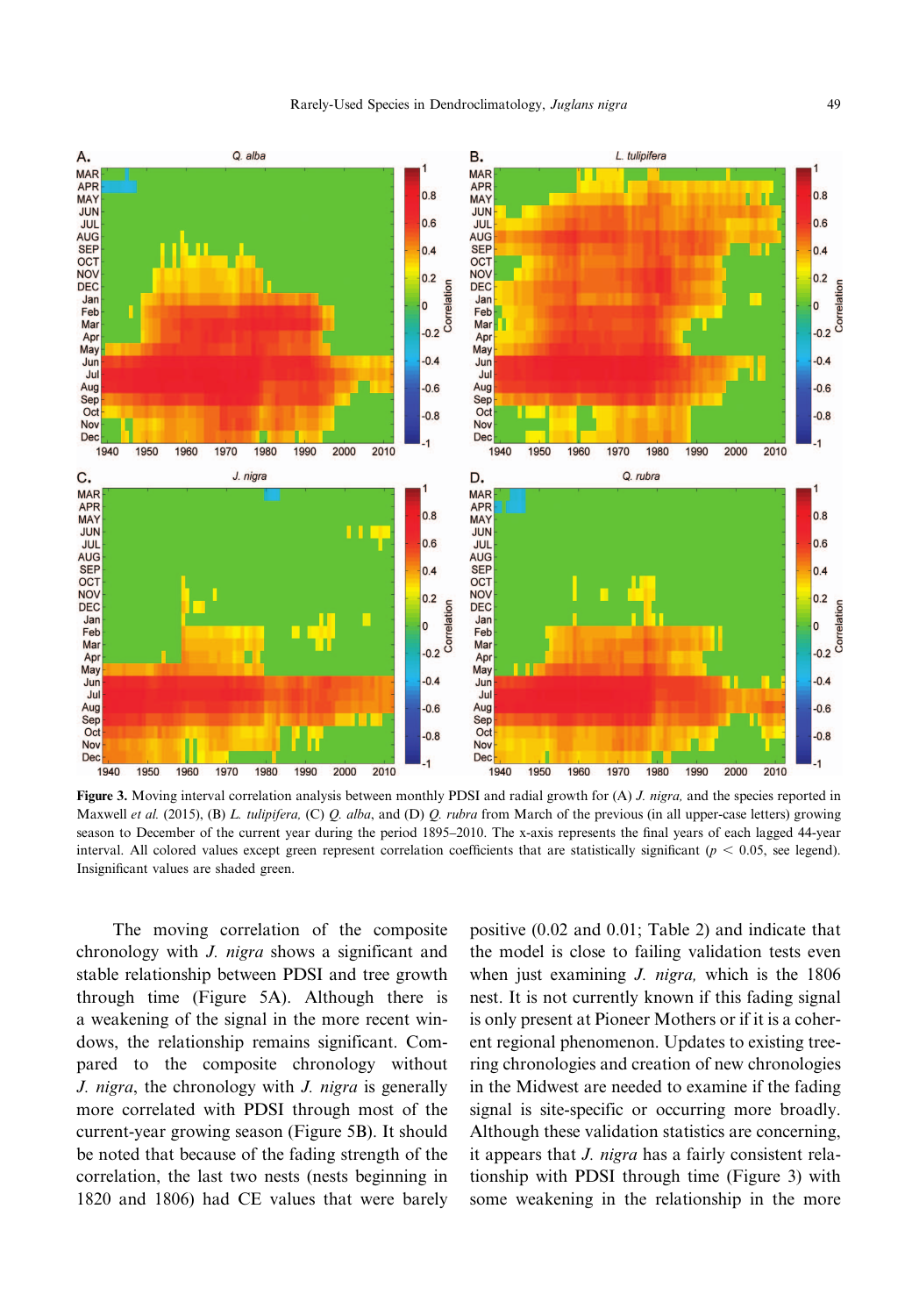

Figure 4. Timeseries of the composite chronology with *J. nigra* (solid line) and without J. nigra (dotted) as reported in Maxwell et al. (2015) and the difference (shaded area) between the standardized growth of the two composites.

recent period. Regardless, the inclusion of J. nigra in the composite chronology substantially increases the accuracy of the composite chronology PDSI reconstruction by providing a consistently significant relationship through time and greater sample depth at the turn of the 19<sup>th</sup> Century.

### J. nigra Contribution to the Composite Chronology

J. nigra made a substantial contribution (20% of the relative explained variance; Table 3) to the composite chronology reconstruction of PDSI according to beta weight values of the principal component regression model. Although the other species reported in Maxwell et al. (2015) were ranked higher, the relative explained variance (Q. alba, 23%; Q. rubra, 24%; and L. tulipifera, 33%) of J. nigra is comparable to both Quercus species. These results support the findings of Pederson *et al.* (2013) who employed rarely-used species (e.g. L. tulipifera, C. glabra, and C. ovate) to reconstruct PDSI in New York, USA, and found that these rarely used species performed just as well as more traditionally used species (e.g. Q. alba, J. virginiana, and T. canadensis). In this study, two rarely used species, L. tulipifera and J. nigra, respectively explained more than or nearly the same amount of variance as the traditional



Figure 5. Moving interval correlation analysis between monthly PDSI and radial growth of (A) the composite chronology reported in Maxwell et al. (2015) without J. nigra and (B) the composite chronology with J. nigra added from March of the previous (in all upper-case letters) growing year to December of the current growing season during the period 1895–2010. The x-axis represents the final years of each lagged 44-year interval. All colored values except green represent correlation coefficients that are statistically significant ( $p = 0.05$ , see legend). Insignificant values are shaded green.

(Q. alba and Q. rubra) species (Table 3). Although it is difficult to find a sufficient number of sites containing J. nigra to reconstruct regional climate and to find enough older  $(>100 \text{ years})$  samples within a given site (e.g.  $n = 11$  at Pioneer Mothers), the strength and the stability of the climate signal gives *J. nigra* great value in dendroclimatic studies.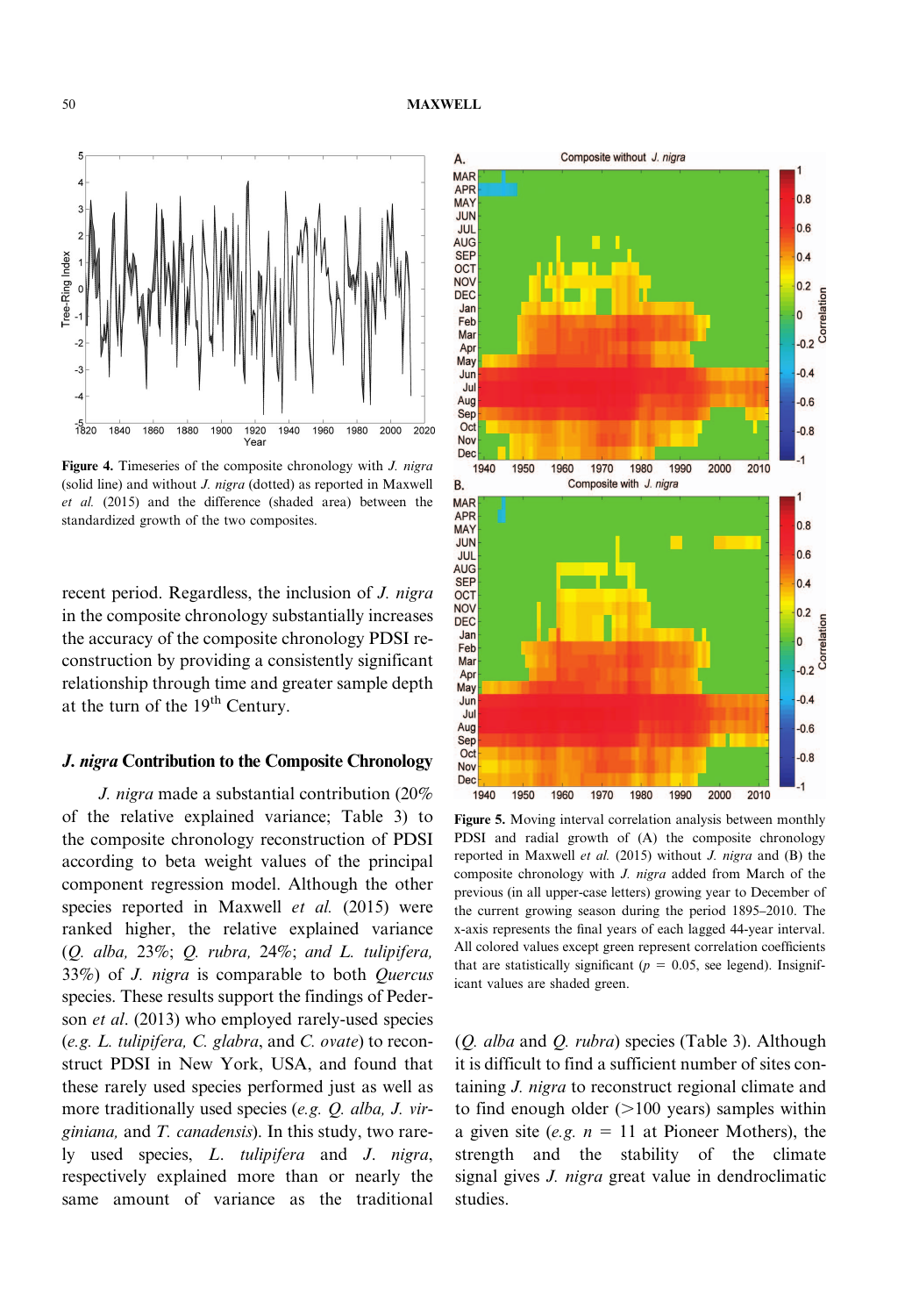Table 2. Calibration and verification statistics for the nested PDSI reconstruction. RE and CE values are derived using a split-sample approach.

| Calibration                 | $R^2$ ( <i>p</i> -value) <sup>a</sup>                             | $R^2$ adj <sup>b</sup> | Verification | $r(p$ -value) <sup>c</sup> | RE   | CE.  |
|-----------------------------|-------------------------------------------------------------------|------------------------|--------------|----------------------------|------|------|
|                             | Nest 1 (1920–2012) J. nigra, L. tulipifera, Q. alba, and Q. rubra |                        |              |                            |      |      |
| 1895-2012                   | $0.46 \approx 0.001$                                              | 0.45                   |              |                            |      |      |
| 1895-1952                   | $0.59 \leq 0.001$                                                 | 0.58                   | 1953-2012    | $0.57 \approx 0.001$       | 0.31 | 0.12 |
| 1953-2012                   | $0.34$ (<0.001)                                                   | 0.33                   | 1895-1952    | $0.77 (< 0.001$ )          | 0.45 | 0.40 |
|                             | Nest $2(1870-2012)$ J. nigra, L. tulipifera, and Q. alba          |                        |              |                            |      |      |
| 1895-2012                   | $0.44 \left( \leq 0.001 \right)$                                  | 0.43                   |              |                            |      |      |
| 1895-1952                   | $0.56 \approx 0.001$                                              | 0.55                   | 1953-2012    | $0.56 \approx 0.001$       | 0.31 | 0.11 |
| 1953-2012                   | 0.34(0.001)                                                       | 0.33                   | 1895-1952    | $0.75 \approx 0.001$       | 0.48 | 0.37 |
|                             | Nest 3 (1820–2012) J. nigra and L. tulipifera                     |                        |              |                            |      |      |
| 1895-2012                   | $0.37 \approx 0.001$                                              | 0.36                   |              |                            |      |      |
| 1895-1952                   | $0.50 \le 0.001$                                                  | 0.49                   | 1953-2012    | 0.47 (< 0.001)             | 0.23 | 0.02 |
| 1953-2012                   | $0.25 \approx 0.001$                                              | 0.24                   | 1895-1952    | $0.70 \, (< 0.001)$        | 0.41 | 0.28 |
| Nest 4 (1806-2012) J. nigra |                                                                   |                        |              |                            |      |      |
| 1895-2012                   | $0.31 \le 0.001$                                                  | 0.30                   |              |                            |      |      |
| 1895-1952                   | $0.42 \, (< 0.001)$                                               | 0.41                   | 1953-2012    | $0.53 \approx 0.001$       | 0.10 | 0.01 |
| 1953-2012                   | $0.29 \leq 0.001$                                                 | 0.27                   | 1895-1952    | $0.65 \approx 0.001$       | 0.26 | 0.10 |

<sup>a</sup>The  $R^2$  and p-value of tree-rings regressed on PDSI for calibration period.

 $\rm ^b$ Adjusted  $\rm R^2$  accounts for degrees of freedom.

c Pearson correlation between actual and predicted PDSI.

### **CONCLUSIONS**

The utility of including *J. nigra* in a multispecies dendroclimatic reconstructions was examined. J. nigra tree rings were compared to other cooccurring species at Pioneer Mothers Research Natural Area in southern Indiana. This paper found that J. nigra not only performed well in terms of dendrochronology statics (i.e. interseries correlation and mean sensitivity) but also enhanced the quality of the PDSI reconstruction when combined with other co-occurring species. *J. nigra* radial growth had a strong correlation with summer PDSI, which rivaled the co-occurring species and was more consistent through time than any of the other species. Further, the inclusion of J. nigra in the composite chronology increased the overall explained variance by six percent and increased the length of the reconstruction by 14 years. J. nigra had a relative explained variance comparable to both Quercus species. The eastern deciduous forest in the U.S. has great species diversity, which should be utilized to maximize the accuracy – and possibly the length – of climate reconstructions. Species that are rarely used in dendroclimatic reconstructions may not only increase the overall explained variance of the model but also provide a more consistent model that better captures the climate variability in the region. *J. nigra* is an example of why rarely-used species have merit in dendroclimatic reconstructions and suggests that other rarely-used species also could contribute to improve climate reconstructions.

## ACKNOWLEDGEMENTS

I would like to thank Sue Lietz, Dale Weigel, Chris Thornton for access to Pioneer Mothers, Trevis Matheus for field assistance, Dr. Darren Ficklin for the Matlab code for figures, and Dr. Jason Ortegren for comments on early versions of this manuscript. I would also like to thank two anonymous reviewers for their thoughtful comments and suggestions that improved the manuscript greatly.

### REFERENCES CITED

- Biondi, F., and K. Waikul, 2004. DENDROCLIM2002: a C++ program for statistical calibration of climate signals in treering chronologies. Computers & Geosciences 30:303–311.
- Brinkman, K. A., 1965. Black walnut (Juglans nigra L.). In Silvics of Forest Trees of the United States, edited by H. A. Fowells, U.S. Department of Agriculture, Agriculture Handbook 271, USDA, Washington, D.C.; 762 pp.